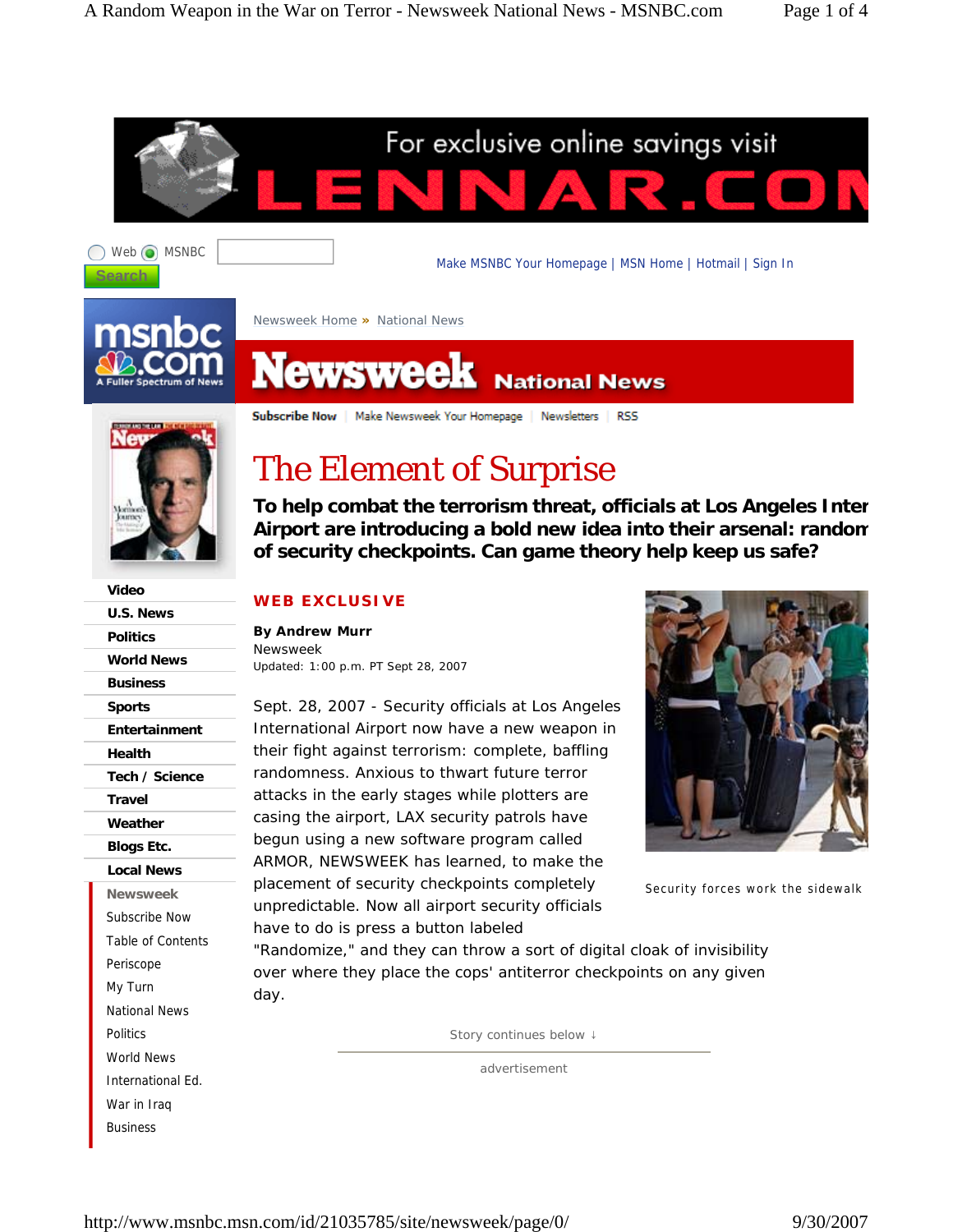Enterprise Tech & Science Health Society Education Entertainment Tip Sheet The Boomer Files Columnists Letters & Live Talks Multimedia/Photos Search Archives Xtra.newsweek.com

#### **Multimedia**

**Most Popular NBC NEWS**

**Today Show Nightly News Dateline NBC Meet the Press MSNBC TV**

# **• Disable Fly-out SUBSCRIPTIONS**



Subscribe Give a Gift Renew Change Address Classroom Subscriptions



Developed by computer scientists at the University of Southern California and believed to be the first program of its kind to be used at an airport, ARMOR aims to thwart terror plots during the early, surveillance phase. Typical plots start when would-be attackers begin watching their target "18 months to four years prior to an attack" to look for security weaknesses, says James Butts, deputy executive director of law enforcement at Los Angeles World Airports, which runs LAX and other city-owned airports. "Part of it is to look for patterns in the deployment of assets. We're trying to block the surveillance cycle" by making the security patrols appear in unpredictable places at unpredictable times.

Randomness isn't easy. Even when they want to be unpredictable, people follow patterns. "Unconsciously, (security forces) develop predictable patrol behaviors," as Butts says. That's why the new software helps, and the folks at LAX turned to the computer scientists at USC's Viterbi School of Engineering.

The ARMOR software is the real-world product of an idea that began as an academic question in game theory. USC doctoral student Praveen Paruchuri sought to find a way for one "agent" (or robot or company) to react to an adversary who has perfect information about the agent's decisions. Using artificial intelligence and

# **NEWSWEEK AUDIO AND VIDEO Audio: Schl** Halberstan **Last Words** Sept. 30, 2 NEWSWEEK and Jean o  $\triangleright$ **MORE** 1. Audio: Schlesinger an [+][1] 2. Dems Field Iraq Ques [±] [1] 3. Polygamist Leader Re [+][1] 4. Ahmadinejad Critical ( <sup>1</sup> 5. Columbia Protests Ah Subscribe To Podcast

### **EDITOR'S CHOICE**

Blackwater: The Confidential Ira Report

Campaign '08: The Making of M Can Generals Silence the Monks Books: America's Terror War on Mr. Mom: One Dad's Year at Ho

#### **LIVE VOTE**



advertisement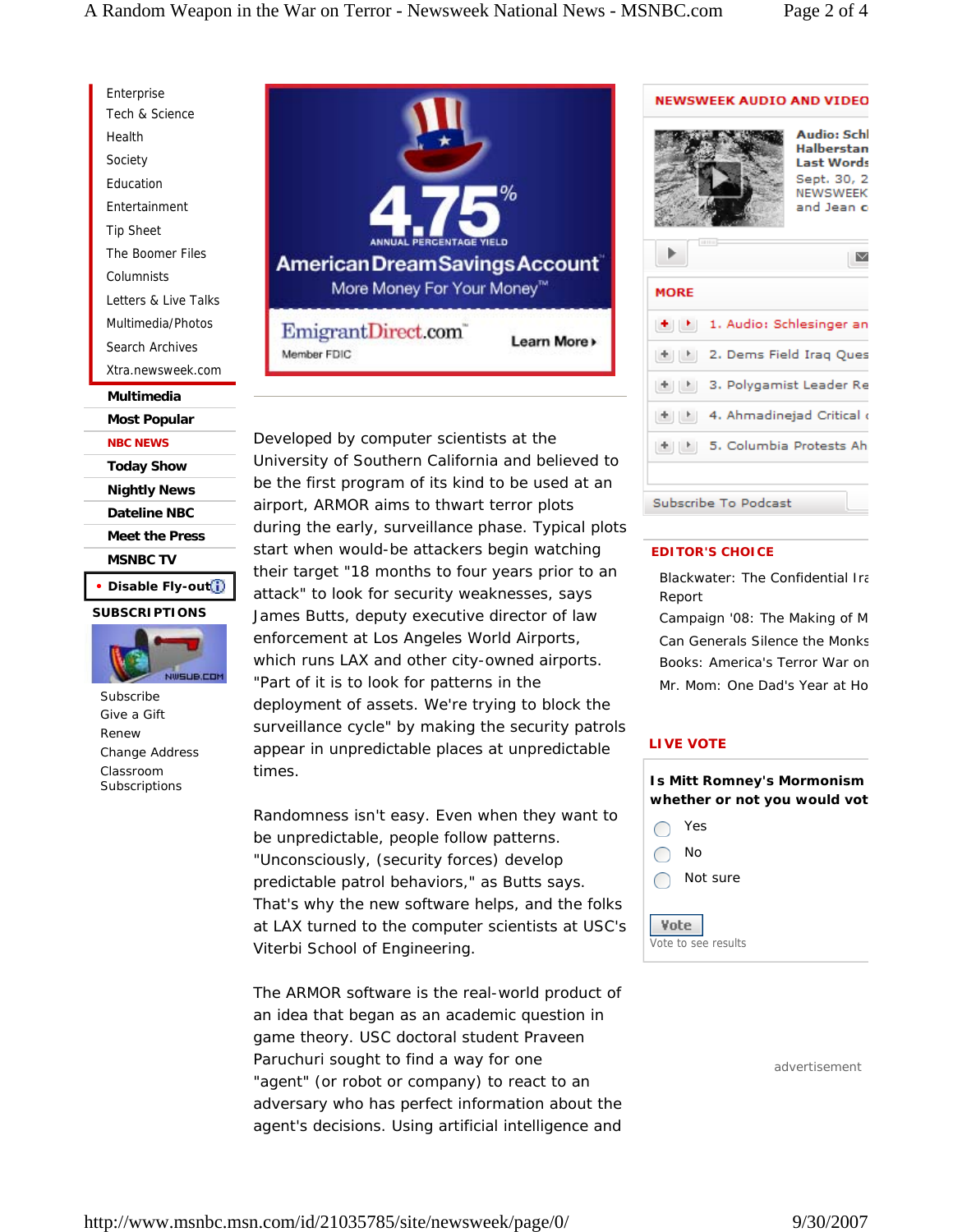

Antivirus / Antispam **Solutions** Apartment Loans Apartment Rentals Apartments Appliances Apply for Jobs

> POWERED BY DIRECTORY **m**

game theory, Paruchuri wrote a new, fast set of algorithms to randomize the actions of the first agent. But when he took the paper to prestigious AI conferences, nobody would publish the work. The basic reaction: great math, but so what? "They said, 'We don't see a practical use for it'," says Milind Tambe, the USC engineering professor who led the ARMOR team. "It was very disappointing."

But LAX officials saw things differently. Under a mandate from L.A. Mayor Antonio Villaraigosa to

improve airport security, they were on the



#### **SEARCH THE SITE**

lookout for new ideas. So when a former FBI agent named Erroll Southers, who works at a USC security program funded by the Department of Homeland Security, told LAX officials about it, they agreed to meet with the USC team in April. Over the summer grad students fed vast amounts of classified data about the airport's facilities into the program, and ARMOR started running in August, according to Butts.

The nation's fifth-biggest airport is "one of the top targets on the West Coast," says Butts. The "millennium plot" of December 31, 1999, aimed to set off explosives at LAX. Federal agents broke up the plot when they arrested Algerian Ahmed Ressam entering the U.S. from Canada with a car laden with explosives. He was later convicted on terrorism charges. On July 4, 2002, an Egyptian immigrant named Hesham Hadayet opened fire at the El Al counter at LAX, killing two and wounding four.

Airport officials have at least one new task for the software. Soon ARMOR will begin jumbling the placement of the bomb-sniffing canine patrols too, says Butts. Other potential uses are too secret to talk about. Butts says that the new random placement "makes travelers safer" and even gives them "a greater feeling of police presence" by making the cops appear more numerous. That's good for visitors, and, officials hope, bad for would-be terrorists.

## *© 2007 Newsweek, Inc. | Subscribe to Newsweek*